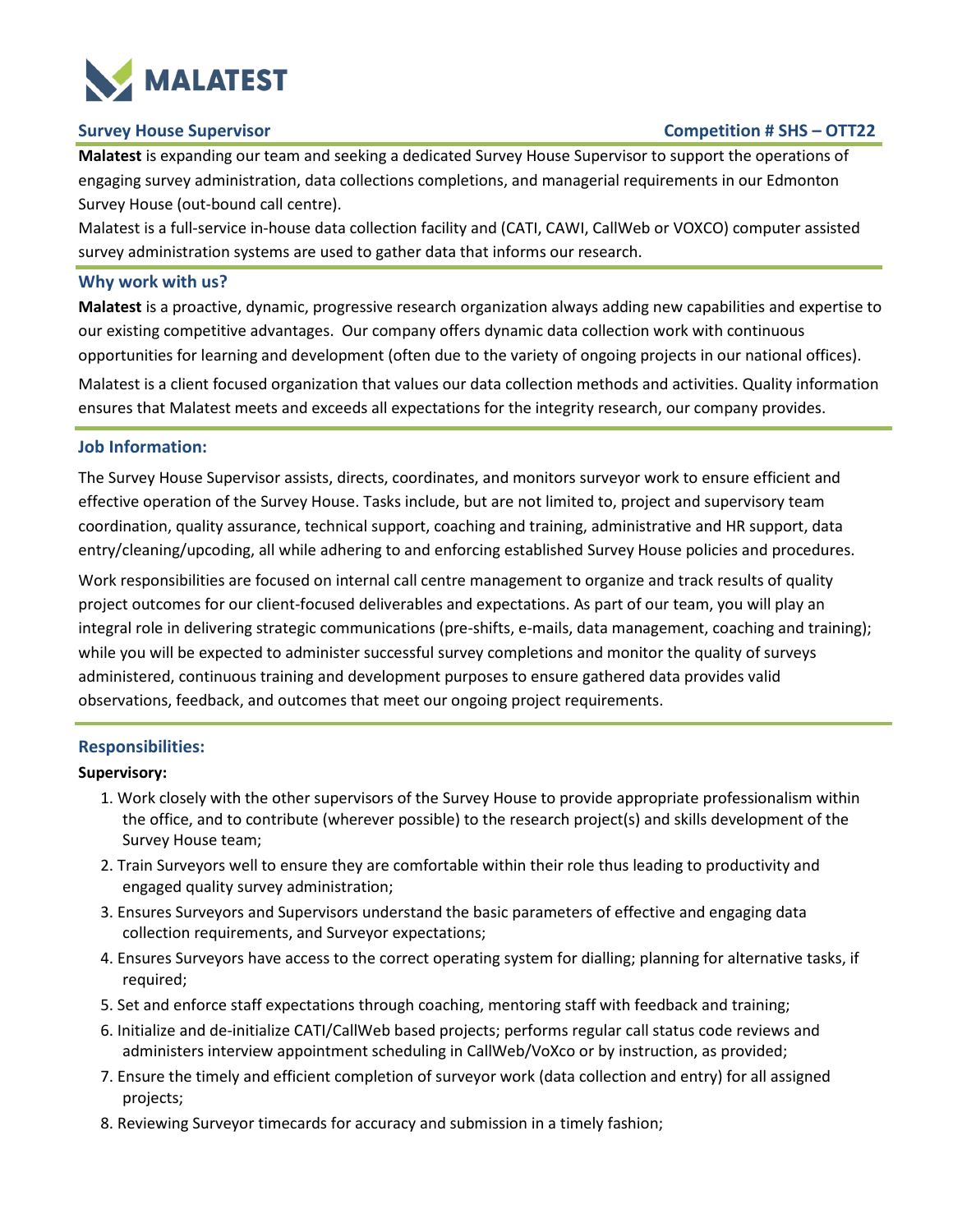

- 9. Recruit and train Supervisory and Surveyor candidates based on management direction on workforce needs and challenges;
- 10. Create, post, and assign in-house workstations and maintain equipment;
- 11. Professionalism and influential impact demonstrated by adhering to the codes of conduct, while providing ongoing, consistent support to the Survey House operations, Manager, Supervisory team and Surveyors;

### **Other Responsibilities:**

- 12. Up code, clean, and organize collected records within a database, in an efficient and accurate manner;
- 13. Develop oneself through mentoring/coaching, role modelling, participating in presentations of in-house training, workshops and/or informational sessions, as well as through any individual performance assessments and/or reviews;
- 14. Arriving at the office on-time and ready to work. Providing the agreed-upon availability, submitting it in a timely manner, and adhering to your scheduled shifts;
- 15. Uphold and contribute to the policies, procedures, privacy, and confidentiality requirements of the current company practices;
- 16. Generating new business by acting as a professional ambassador of the company; delivering tasks on time, on budget and according to quality standards;
- 17. Other tasks as related to the successful operations of the Survey House (i.e. reading memos, policy updates, and other applicable training materials, and assisting in workstation set-up, cleanliness, and office initiatives as requested);

### **Qualifications:**

- Grade 12 or equivalent is required;
- Post-secondary education in the social sciences, information management, business administration, or other field related to research, office administration and/or customer service is considered an asset;
- Typing speed of at least 30 words per minute with a high level of accuracy;
- Proficiency with multi-line telephone systems, MS Word/Excel/Access, and basic internet browsing is required;
- Knowledge of basic fundamentals for Windows operating systems is required;
- Experience hiring, training, scheduling, coaching, and supervising are considered a strong asset;
- 1+ years working within the Survey House or a previous call centre is mandatory.
- Ability to speak and/or write in French, or other language(s) is considered a strong asset.
- A condition of employment, candidates must be legally entitled to work in Canada, obtain security clearance with the Industrial Security Directorate Division of Public Works and Government Services of Canada, and secure vulnerable sector and/or criminal record checks, as required.

# **Posted: June 22, 2022 Closing Date: Open Until Filled**

### **Locations: Edmonton, AB**

**Hours of Work:** Full-time with 40 hours per week; daytime, evenings, and weekends. Hours may vary based on project work, Survey Manager's schedule, and operational requirements

# **Rate of Pay: \$17.00 per hour**